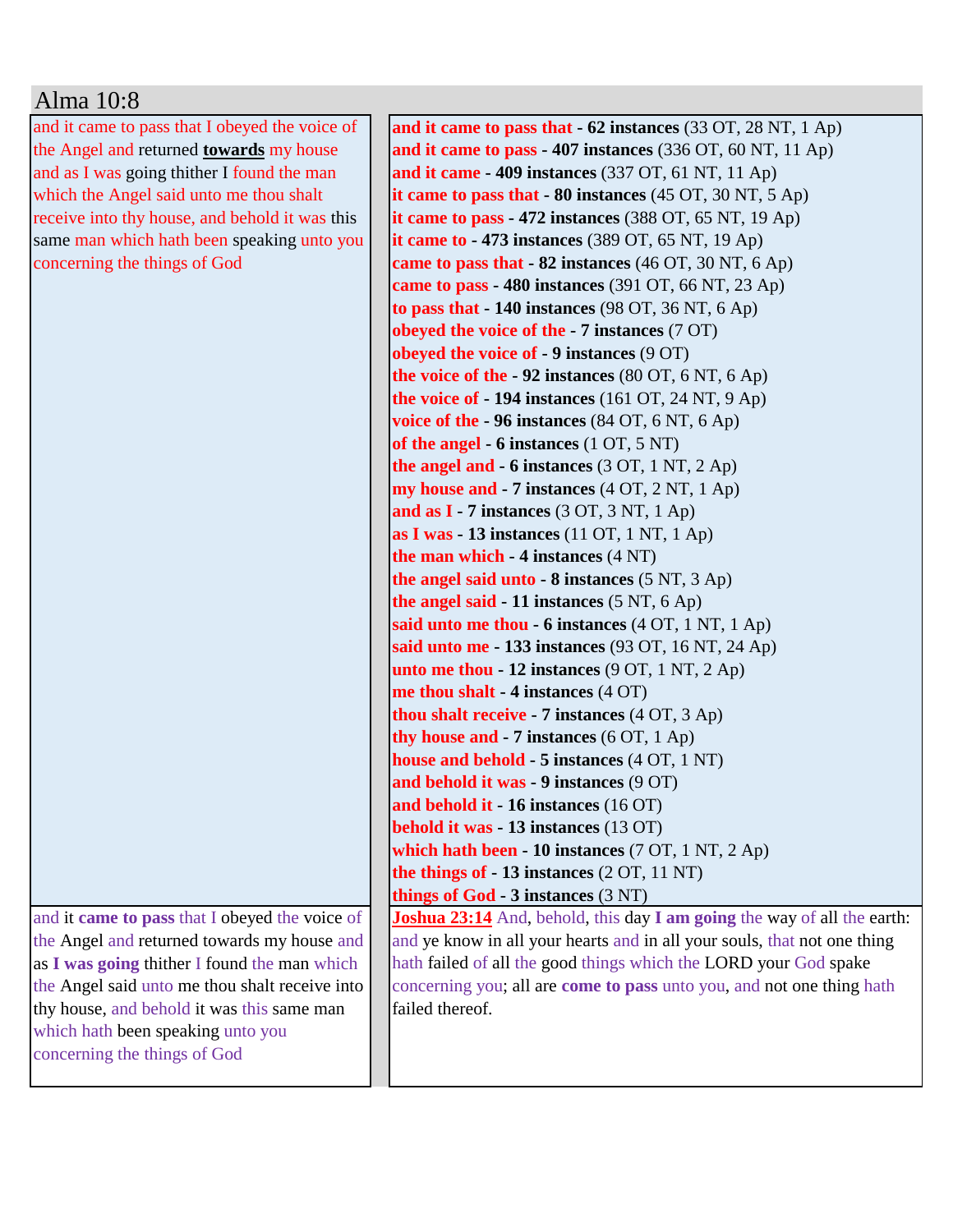| and it came to pass that I obeyed the voice of<br>the Angel and returned towards my house and<br>as I was going thither I found the man which<br>the Angel said unto me thou shalt receive into<br>thy house, and behold it was this same man<br>which hath been speaking unto you<br>concerning the things of God | <b>Numbers 33:56</b> Moreover it shall come to pass, that I shall do unto you,<br>as I thought to do unto them.                                                                                                                                                                                          |
|--------------------------------------------------------------------------------------------------------------------------------------------------------------------------------------------------------------------------------------------------------------------------------------------------------------------|----------------------------------------------------------------------------------------------------------------------------------------------------------------------------------------------------------------------------------------------------------------------------------------------------------|
| and it came to pass that I obeyed the voice of<br>the Angel and returned towards my house<br>and as I was going thither I found the man<br>which the Angel said unto me thou shalt<br>receive into thy house, and behold it was this<br>same man which hath been speaking unto you<br>concerning the things of God | <b>Psalm 35:13</b> But as for me, when they were sick, my clothing was<br>sackcloth: I humbled my soul with fasting; and my prayer returned into<br>mine own bosom.                                                                                                                                      |
| and it came to pass that I obeyed the voice of<br>the Angel and returned towards my house<br>and as I was going thither I found the man<br>which the Angel said unto me thou shalt<br>receive into thy house, and behold it was this<br>same man which hath been speaking unto you<br>concerning the things of God | <b>1 Kings 21:2</b> And Ahab spake unto Naboth, saying, Give me thy<br>vineyard, that I may have it for a garden of herbs, because it is near <b>unto</b><br>my house: and I will give thee for it a better vineyard than it; or, if it<br>seem good to thee, I will give thee the worth of it in money. |
| and it came to pass that I obeyed the voice of<br>the Angel and returned towards my house<br>and as I was going thither I found the man<br>which the Angel said unto me thou shalt<br>receive into thy house, and behold it was this<br>same man which hath been speaking unto you<br>concerning the things of God | Acts 16:15 And when she was baptized, and her household, she besought<br>us, saying, If ye have judged me to be faithful to the Lord, come into my<br>house, and abide there. And she constrained us.                                                                                                    |
| and it came to pass that I obeyed the voice of<br>the Angel and returned towards my house and<br>as I was going thither I found the man which<br>the Angel said unto me thou shalt receive into<br>thy house, and behold it was this same man<br>which hath been speaking unto you<br>concerning the things of God | <b>Daniel 8:5</b> And as I was considering, behold, an he goat came from the<br>west on the face of the whole earth, and touched not the ground: and the<br>goat had a notable horn between his eyes.                                                                                                    |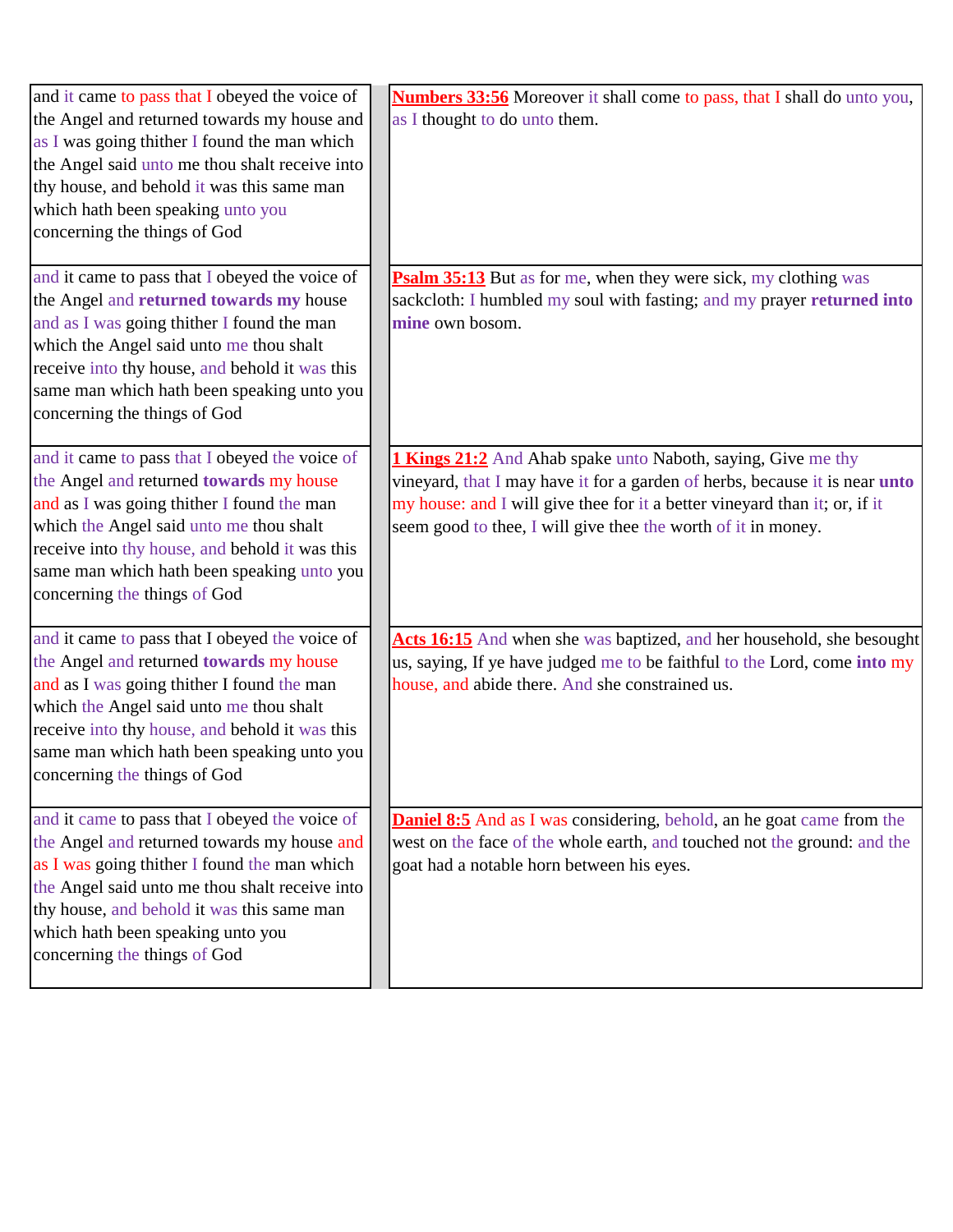| and it came to pass that I obeyed the voice of<br>the Angel and returned towards my house and<br>as I was going thither I found the man which<br>the Angel said unto me thou shalt receive into<br>thy house, and behold it was this same man<br>which hath been speaking unto you<br>concerning the things of God | 2 Esdras 10:29 And as I was speaking these words behold, he came unto<br>me, and looked upon me.                                                                                                                                |
|--------------------------------------------------------------------------------------------------------------------------------------------------------------------------------------------------------------------------------------------------------------------------------------------------------------------|---------------------------------------------------------------------------------------------------------------------------------------------------------------------------------------------------------------------------------|
| and it came to pass that I obeyed the voice of<br>the Angel and returned towards my house and<br>as I was going thither I found the man which<br>the Angel said unto me thou shalt receive into<br>thy house, and behold it was this same man<br>which hath been speaking unto you<br>concerning the things of God | <b>Luke 8:35</b> Then they went out to see what was done; and came to Jesus,<br>and found the man, out of whom the devils were departed, sitting at the<br>feet of Jesus, clothed, and in his right mind: and they were afraid. |
| And it came to pass that I obeyed the voice of<br>the angel, and returned towards my house.<br>And as I was going thither I found the man<br>whom the angel said unto me: Thou shalt<br>receive into thy house—and behold it was this<br>same man who has been speaking unto you<br>concerning the things of God.  | Tobit 5:6 To whom the angel said, I will go with thee, and I know the<br>way well: for I have lodged with our brother Gabael.                                                                                                   |
| And it came to pass that I obeyed the voice of<br>the angel, and returned towards my house.<br>And as I was going thither I found the man<br>whom the angel said unto me: Thou shalt<br>receive into thy house—and behold it was this<br>same man who has been speaking unto you<br>concerning the things of God.  | Tobit 6:4 To whom the angel said, Open the fish, and take the heart and<br>the liver and the gall, and put them up safely.                                                                                                      |
| and it came to pass that I obeyed the voice of<br>the Angel and returned towards my house and<br>as I was going thither I found the man which<br>the Angel said unto me thou shalt receive into<br>thy house, and behold it was this same man<br>which hath been speaking unto you<br>concerning the things of God | <b>Revelation 17:7</b> And the angel said unto me, Wherefore didst thou<br>marvel? I will tell thee the mystery of the woman, and of the beast that<br>carrieth her, which hath the seven heads and ten horns.                  |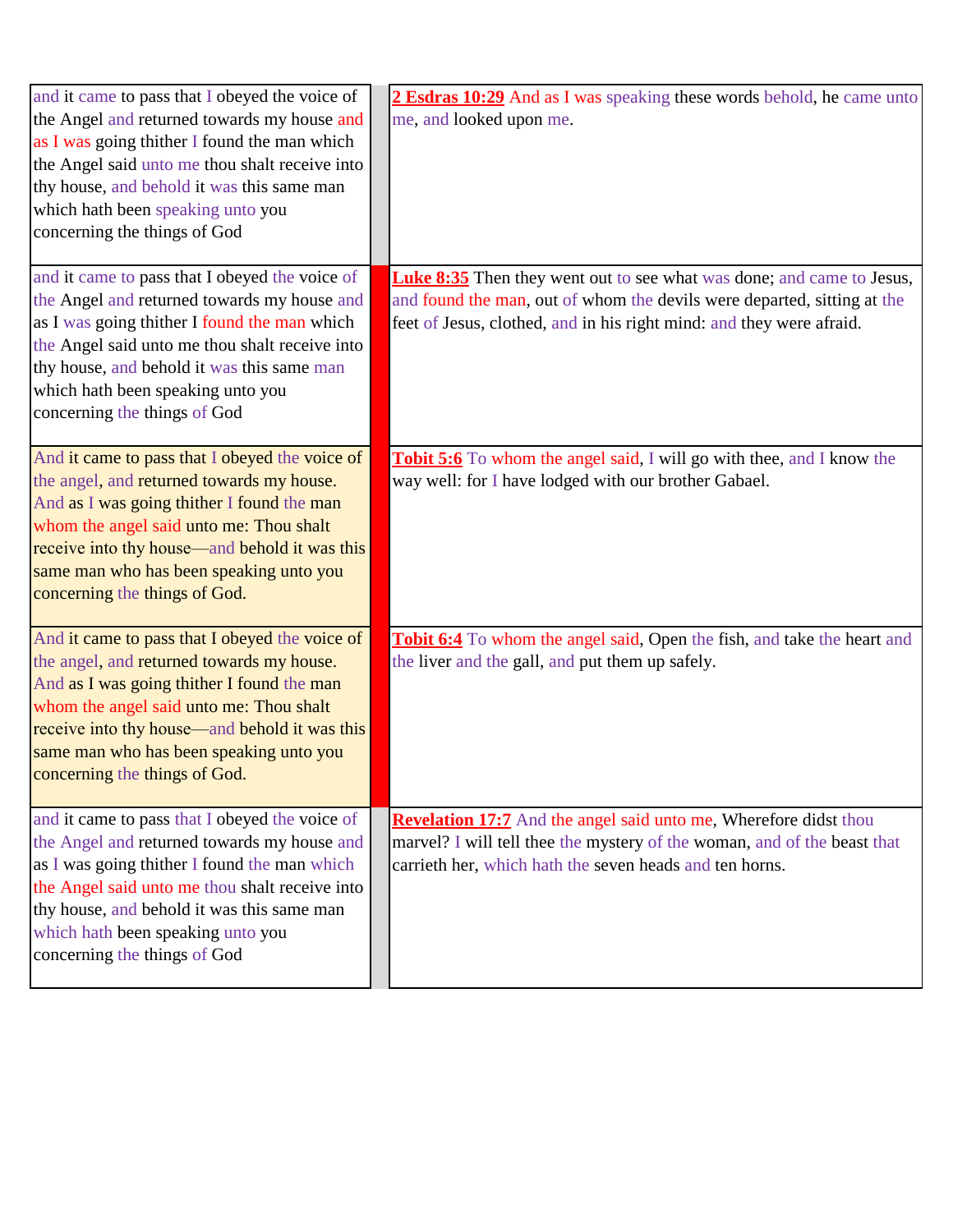| and it came to pass that I obeyed the voice of<br>the Angel and returned towards my house and<br>as I was going thither I found the man which<br>the Angel said unto me thou shalt receive into<br>thy house, and behold it was this same man<br>which hath been speaking unto you<br>concerning the things of God | 2 Esdras 2:48 Then the angel said unto me, Go thy way, and tell my<br>people what manner of things, and how great wonders of the Lord thy<br>God, thou hast seen.                                             |
|--------------------------------------------------------------------------------------------------------------------------------------------------------------------------------------------------------------------------------------------------------------------------------------------------------------------|---------------------------------------------------------------------------------------------------------------------------------------------------------------------------------------------------------------|
| and it came to pass that I obeyed the voice of<br>the Angel and returned towards my house and<br>as I was going thither I found the man which<br>the Angel said unto me thou shalt receive into<br>thy house, and behold it was this same man<br>which hath been speaking unto you<br>concerning the things of God | <b>Deuteronomy 31:2</b> And he said unto them, I am an hundred and twenty<br>years old this day; I can no more go out and come in: also the LORD<br>hath said unto me, Thou shalt not go over this Jordan.    |
| and it came to pass that I obeyed the voice of<br>the Angel and returned towards my house and<br>as I was going thither I found the man which<br>the Angel said unto me thou shalt receive into<br>thy house, and behold it was this same man<br>which hath been speaking unto you<br>concerning the things of God | 1 Chronicles 28:3 But God said unto me, Thou shalt not build an house<br>for my name, because thou hast been a man of war, and hast shed blood.                                                               |
| and it came to pass that I obeyed the voice of<br>the Angel and returned towards my house and<br>as I was going thither I found the man which<br>the Angel said unto me thou shalt receive<br>into thy house, and behold it was this same<br>man which hath been speaking unto you<br>concerning the things of God | Zephaniah 3:7 I said, Surely thou wilt fear me, thou wilt receive<br>instruction; so their dwelling should not be cut off, howsoever I punished<br>them: but they rose early, and corrupted all their doings. |
| and it came to pass that I obeyed the voice of<br>the Angel and returned towards my house and<br>as I was going thither I found the man which<br>the Angel said unto me thou shalt receive<br>into thy house, and behold it was this same<br>man which hath been speaking unto you<br>concerning the things of God | <b>Romans 13:2</b> Whosoever therefore resisteth the power, resisteth the<br>ordinance of God: and they that resist shall receive to themselves<br>damnation.                                                 |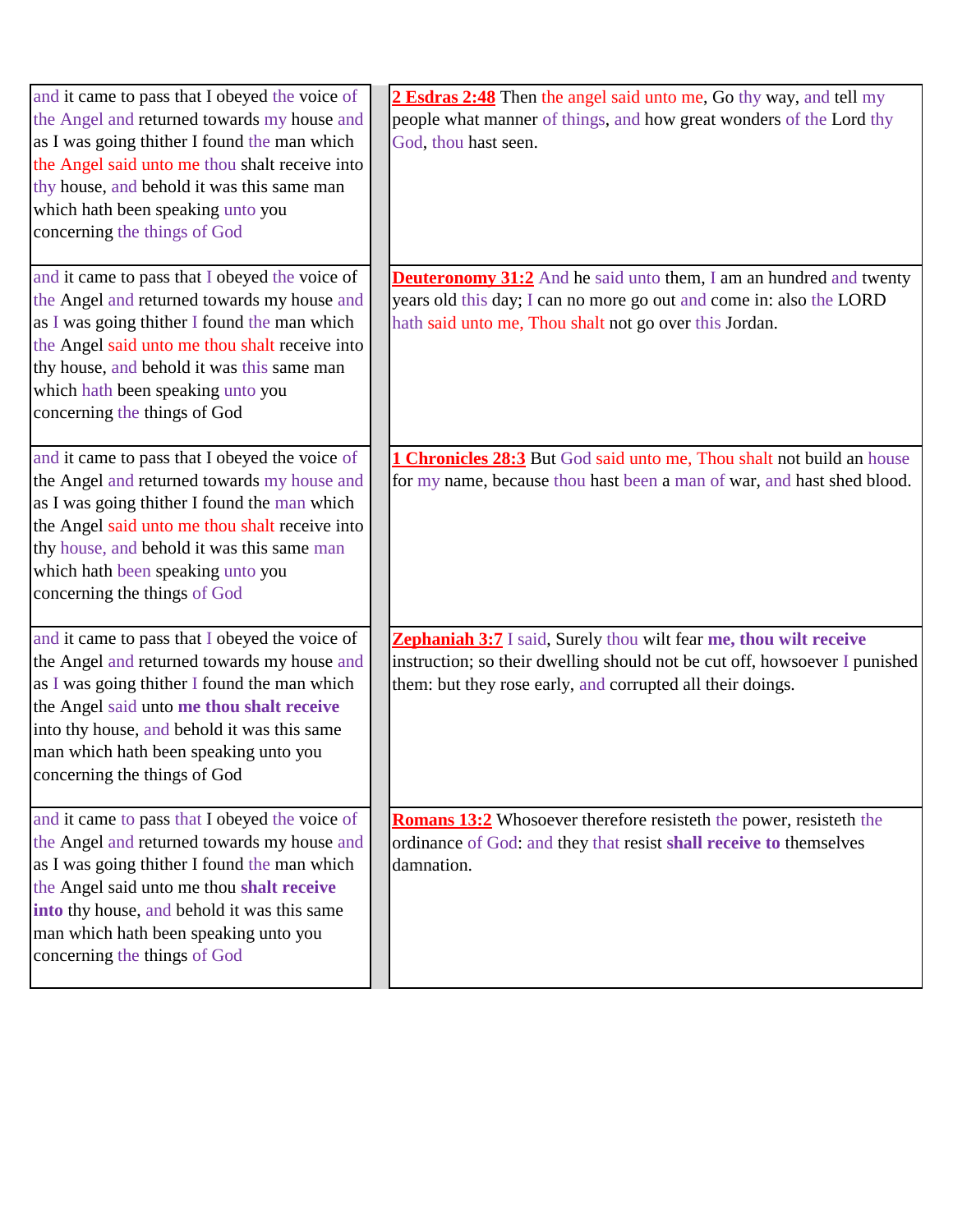| and it came to pass that I obeyed the voice of                                               | <b>Psalm 5:7</b> But as for me, I will come into thy house in the multitude of |
|----------------------------------------------------------------------------------------------|--------------------------------------------------------------------------------|
| the Angel and returned towards my house and                                                  | thy mercy: and in thy fear will I worship toward thy holy temple.              |
| as I was going thither I found the man which                                                 |                                                                                |
| the Angel said unto me thou shalt receive into                                               |                                                                                |
| thy house, and behold it was this same man                                                   |                                                                                |
| which hath been speaking unto you                                                            |                                                                                |
| concerning the things of God                                                                 |                                                                                |
|                                                                                              |                                                                                |
| and it came to pass that I obeyed the voice of                                               | Psalm 66:13 I will go into thy house with burnt offerings: I will pay thee     |
| the Angel and returned towards my house and                                                  | my vows,                                                                       |
| as I was going thither I found the man which                                                 |                                                                                |
| the Angel said unto me thou shalt receive into                                               |                                                                                |
| thy house, and behold it was this same man                                                   |                                                                                |
| which hath been speaking unto you                                                            |                                                                                |
| concerning the things of God                                                                 |                                                                                |
|                                                                                              |                                                                                |
| and it came to pass that I obeyed the voice of                                               | 2 Samuel 15:4 Absalom said moreover, Oh that I were made judge in              |
| the Angel and returned towards my house and                                                  | the land, that every man which hath any suit or cause might come unto          |
| as I was going thither I found the man which                                                 | me, and I would do him justice!                                                |
| the Angel said unto me thou shalt receive into                                               |                                                                                |
| thy house, and behold it was this same man                                                   |                                                                                |
| which hath been speaking unto you                                                            |                                                                                |
| concerning the things of God                                                                 |                                                                                |
|                                                                                              |                                                                                |
| and it came to pass that I obeyed the voice of                                               | Tobit 4:14 Let not the wages of any man, which hath wrought for thee,          |
| the Angel and returned towards my house and                                                  | tarry with thee, but give him it out of hand: for if thou serve God, he will   |
| as I was going thither I found the man which                                                 | also repay thee: be circumspect my son, in all things thou doest, and be       |
| the Angel said unto me thou shalt receive into<br>thy house, and behold it was this same man | wise in all thy conversation.                                                  |
| which hath been speaking unto you                                                            |                                                                                |
| concerning the things of God                                                                 |                                                                                |
|                                                                                              |                                                                                |
| and it came to pass that I obeyed the voice of                                               | <b>1 John 2:26</b> These things have I written unto you concerning them that   |
| the Angel and returned towards my house and                                                  | seduce you.                                                                    |
| as I was going thither I found the man which                                                 |                                                                                |
| the Angel said unto me thou shalt receive into                                               |                                                                                |
| thy house, and behold it was this same man                                                   |                                                                                |
| which hath been speaking unto you                                                            |                                                                                |
| concerning the things of God                                                                 |                                                                                |
|                                                                                              |                                                                                |